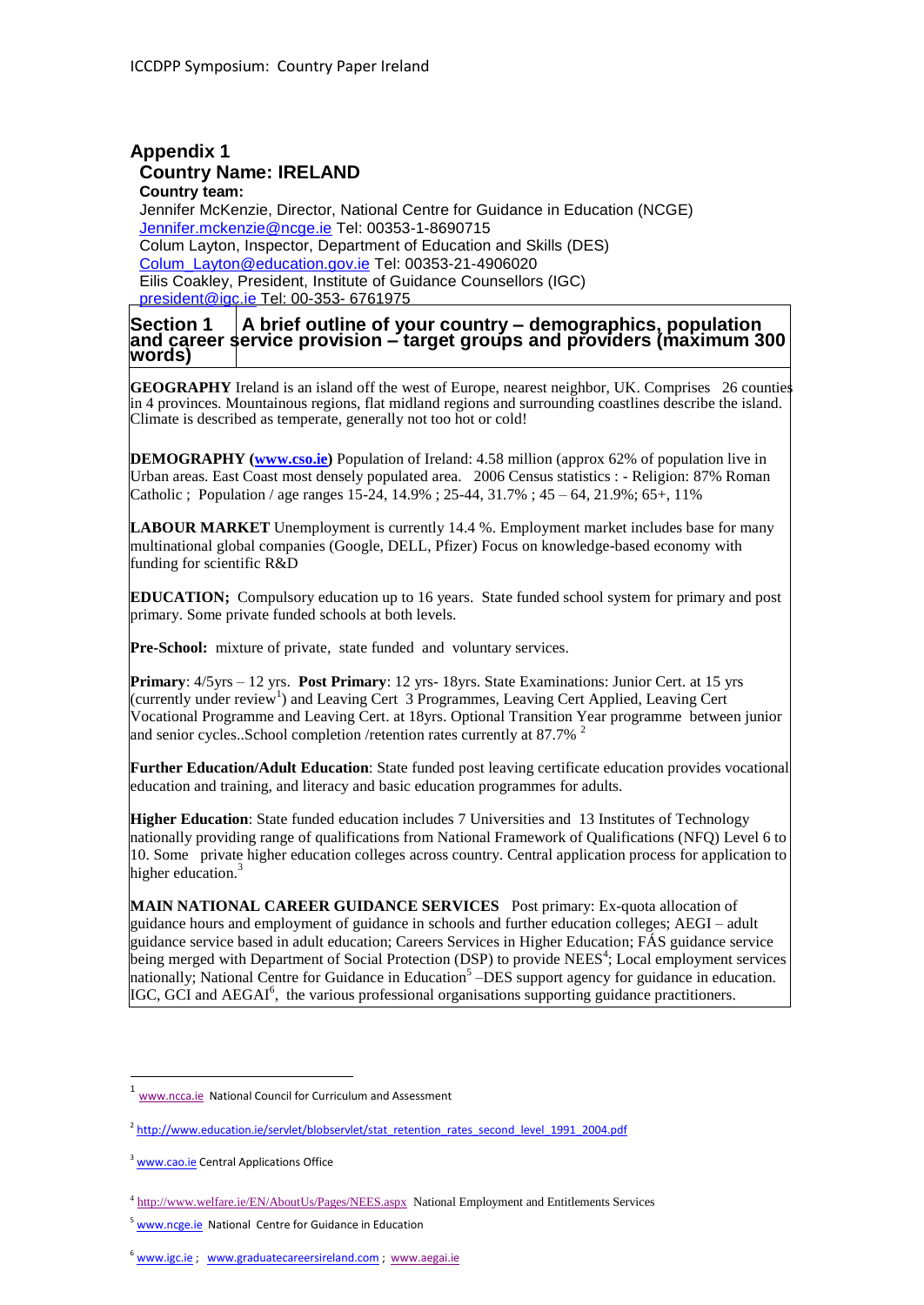| <b>Section 2</b> | Taking each of the four general symposium themes<br>(see below), describe the two greatest strengths and<br>two greatest weaknesses relating to each theme in<br>your country (maximum 100 words for each strength<br>and weakness; therefore maximum 400 words per |
|------------------|---------------------------------------------------------------------------------------------------------------------------------------------------------------------------------------------------------------------------------------------------------------------|
|                  | theme and maximum 1,600 words in this section).                                                                                                                                                                                                                     |

**Theme 1: Political, economic and social changes and the changing role of career guidance and career guidance policies**

| Strength 1                                                                                                                                                                                                                                                                                | Weakness 1                                                                                                                                                                                                                                                                                                                                                               |  |  |  |  |
|-------------------------------------------------------------------------------------------------------------------------------------------------------------------------------------------------------------------------------------------------------------------------------------------|--------------------------------------------------------------------------------------------------------------------------------------------------------------------------------------------------------------------------------------------------------------------------------------------------------------------------------------------------------------------------|--|--|--|--|
| Guidance is strongly embedded within the                                                                                                                                                                                                                                                  |                                                                                                                                                                                                                                                                                                                                                                          |  |  |  |  |
| education sector on a statutory basis:                                                                                                                                                                                                                                                    | The effects of rapid change lead to shift of                                                                                                                                                                                                                                                                                                                             |  |  |  |  |
| Education Act 1998 <sup>7</sup> , DES Circulars <sup>8</sup> .                                                                                                                                                                                                                            | responsibilities and lack of clarification. Change<br>of government has resulted in changes of roles<br>& responsibilities within Departments and<br>across departments. (Example change from<br>Dept of Education & Science to Dept of<br>Education & Skills; FÁS has been split between<br>Dept. of Education & Skills and Dept of Social<br>Protection)<br>Weakness 2 |  |  |  |  |
| NCGE, an agency of the DES, with remit to<br>develop and support policy and practice in<br>guidance in education. NCGE maintains EU &<br>international focus on guidance. NCGE will co-<br>ordinate proposed National Forum on<br>Guidance to share good guidance practice.<br>Strength 2 |                                                                                                                                                                                                                                                                                                                                                                          |  |  |  |  |
| The holistic view of guidance is integrated<br>within post primary, adult education and<br>higher education.                                                                                                                                                                              | Proposed NEES will provide an information,<br>placement and payments approach rather<br>than a guidance approach. The proposal does<br>not seem to have "guidance" at the core of the<br>policy.                                                                                                                                                                         |  |  |  |  |

*Additional Note*: Ireland is currently experiencing rapid and serious economic and social changes with a resulting urgency to deal with these changes. Guidance policy should be embedded into these changes and guidance supports should be integrated as part of the policies informing these developments

 $\ddot{\phantom{a}}$ 

<sup>&</sup>lt;sup>7</sup> [http://www.education.ie/servlet/blobservlet/pp\\_guideliines\\_second\\_level\\_schools\\_9c.pdf?language=EN](http://www.education.ie/servlet/blobservlet/pp_guideliines_second_level_schools_9c.pdf?language=EN)\_Inspectorate. (2005). *Guidelines for Second-Level Schools on the Implications of Section 9(c) of the Education Act 1998, Relating to Students' Access to Appropriate Guidance*. Dublin: Department of Education and Science.

<sup>8</sup> [http://www.education.ie/servlet/blobservlet/ppt12\\_05.doc](http://www.education.ie/servlet/blobservlet/ppt12_05.doc) DES Circular PPT12/05 *Guidance Provision In Second Level School*

[http://www.education.ie/servlet/blobservlet/fe70\\_04.doc](http://www.education.ie/servlet/blobservlet/fe70_04.doc) DES Circular 70/04 *Pay and Conditions for Adult Education Guidance Counsellors and Adult Guidance Coordinators*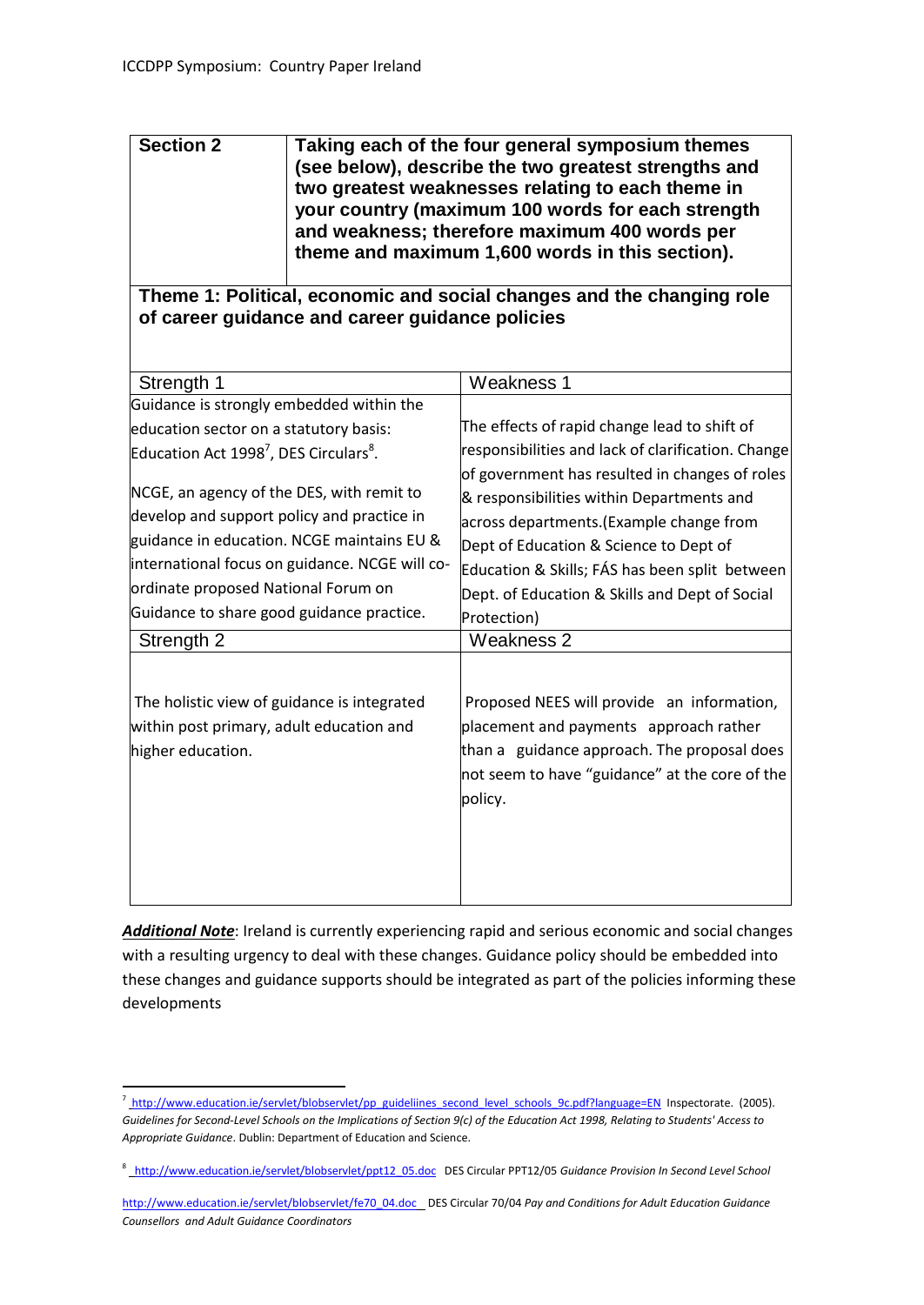## **Theme 2: Lifelong guidance policy as a part of integrated human resource development policies – challenges and opportunities**

| Strength 1                                                                                                                                                                                                                                                                                                                                          | Weakness 1                                                                                                                                                                                                                                                                                                                                                                                                                           |
|-----------------------------------------------------------------------------------------------------------------------------------------------------------------------------------------------------------------------------------------------------------------------------------------------------------------------------------------------------|--------------------------------------------------------------------------------------------------------------------------------------------------------------------------------------------------------------------------------------------------------------------------------------------------------------------------------------------------------------------------------------------------------------------------------------|
| White Paper 2000 <sup>9</sup> provided the policy<br>behind the development of the Adult<br>Educational Guidance Service (AEGI). AEGI is<br>integrated into adult education, operated<br>through the VEC sector, which has remit for<br>lifelong learning provision, some primary<br>but post primary and Further Education and<br>adult education. | Lack of resources available within education<br>sector to provide further guidance.<br>Currently there is no national framework for<br>recognition of prior learning (RPL). The process<br>exists separately within different sectors.                                                                                                                                                                                               |
| Strength 2                                                                                                                                                                                                                                                                                                                                          | <b>Weakness 2</b>                                                                                                                                                                                                                                                                                                                                                                                                                    |
| policy provides an holistic and integrated<br>approach leading to development of<br>"human resource development" or " career<br>management skills"                                                                                                                                                                                                  | The focus on provision of information and<br>Educational sector-based lifelong guidance job/training placement within labour market<br>sector neglects human resources development or<br>career management skills.<br>Need for the integration of the development of<br>these skills more within the labour market sector,<br>$($ e.g. into working age and third age) and not just<br>specific skills development for specific jobs |
|                                                                                                                                                                                                                                                                                                                                                     |                                                                                                                                                                                                                                                                                                                                                                                                                                      |

*Additional Note***:** clear policies do exist in compulsory education at post primary level. Development of career management skills is linked to development of human resources skills. Formal RPL process would recognise the development of these skills

 9 *[http://www.education.ie/servlet/blobservlet/fe\\_adulted\\_wp.pdf?language=EN](http://www.education.ie/servlet/blobservlet/fe_adulted_wp.pdf?language=EN)* DES White Paper on Adult Education *Learning for life*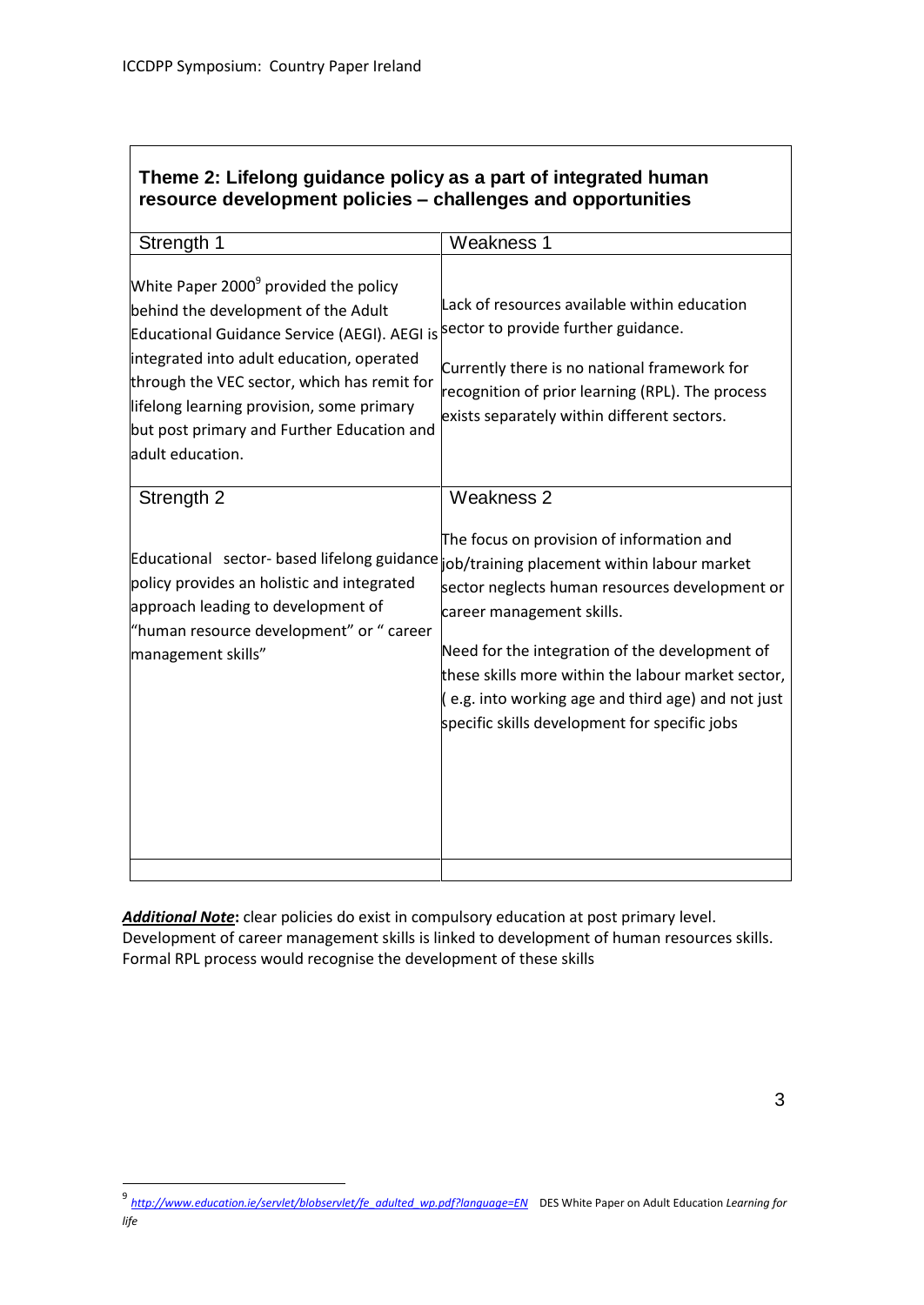# **Theme 3: The changing world and the changing role of career guidance – skills and competencies for lifelong guidance practitioners**

| Strength 1                                                                                                                                                                                                                                                                                                                                                                      | Weakness 1                                                                                                                                                                                                                                                                                                                                                                                   |  |  |  |  |
|---------------------------------------------------------------------------------------------------------------------------------------------------------------------------------------------------------------------------------------------------------------------------------------------------------------------------------------------------------------------------------|----------------------------------------------------------------------------------------------------------------------------------------------------------------------------------------------------------------------------------------------------------------------------------------------------------------------------------------------------------------------------------------------|--|--|--|--|
| National Guidance Forum (NGF) Competency                                                                                                                                                                                                                                                                                                                                        | Currently there is a lack of consistent definition                                                                                                                                                                                                                                                                                                                                           |  |  |  |  |
| Framework (2007) <sup>10</sup> outlining competencies                                                                                                                                                                                                                                                                                                                           | of the competencies for working at different                                                                                                                                                                                                                                                                                                                                                 |  |  |  |  |
| for practitioners at various levels.                                                                                                                                                                                                                                                                                                                                            | levels of guidance. In education sector - there                                                                                                                                                                                                                                                                                                                                              |  |  |  |  |
| DES Circulars outline minimum standard of<br>qualification required in guidance to work in<br>post primary & adult education system.                                                                                                                                                                                                                                            | are clear definitions of competences and<br>qualifications needed. Currently there is no clear<br>definition of competencies and qualification<br>levels needed for working in at different levels of<br>guidance within the labour market sector.                                                                                                                                           |  |  |  |  |
| Strength 2                                                                                                                                                                                                                                                                                                                                                                      | Weakness 2                                                                                                                                                                                                                                                                                                                                                                                   |  |  |  |  |
| Professional bodies of guidance practitioners<br>exist in different systems, ensuring ethical and currently exist to provide a national approach<br>professional practice and relevant<br>qualifications.<br>Requirement for continuing professional<br>development (CPD) & attendance at guidance<br>counselling supervision as a guidance<br>practitioner in education system | Application of the NGF framework does not<br>across sectors. Current qualifications are not<br>mapped against the NFQ <sup>11</sup> so as to allow<br>progression and development of skills at the<br>various levels on a modular basis<br>Need to develop pathways (e.g. modular based<br>qualifications) to allow for movement across<br>sectors for guidance practitioners at all levels. |  |  |  |  |
|                                                                                                                                                                                                                                                                                                                                                                                 |                                                                                                                                                                                                                                                                                                                                                                                              |  |  |  |  |

**ADDITIONAL NOTE:** The changing role of career guidance is also developing from the change in the EU policy view of guidance as an integrated part of lifelong learning, developing Career Management skills etc, rather than that of a work/training placement service i.e. going from *career guidance* to *guidance.*

 $10\,$ [http://www.nationalguidanceforum.ie/documents/NGF\\_Competency\\_Report%20Final.pd](http://www.nationalguidanceforum.ie/documents/NGF_Competency_Report%20Final.pd)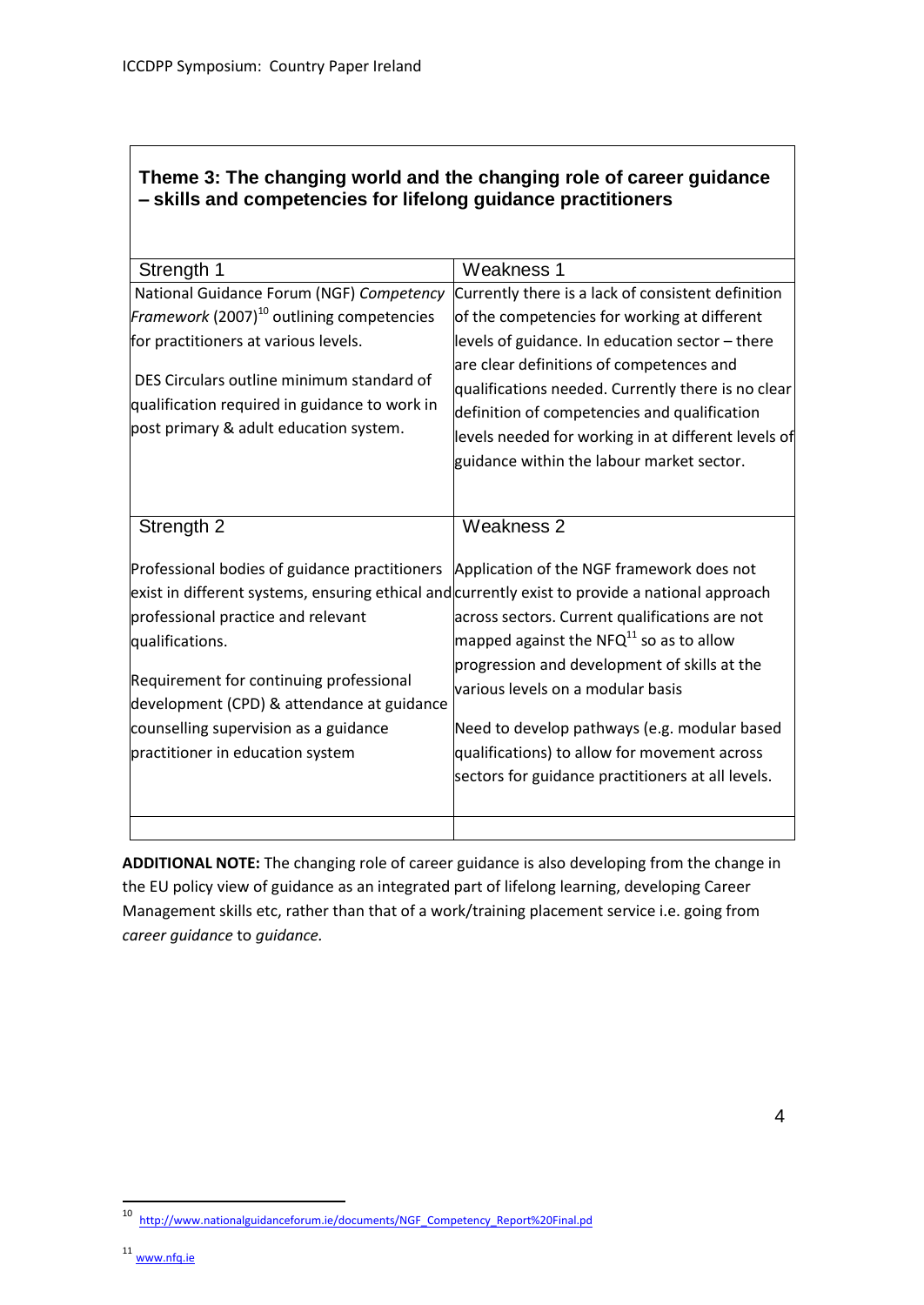| Theme 4: Evidence-based practice; evidence-based policies |  |
|-----------------------------------------------------------|--|
|-----------------------------------------------------------|--|

| Strength 1                                                                                                                                                                      | Weakness 1                                                                                                                                                                                      |  |  |  |
|---------------------------------------------------------------------------------------------------------------------------------------------------------------------------------|-------------------------------------------------------------------------------------------------------------------------------------------------------------------------------------------------|--|--|--|
|                                                                                                                                                                                 |                                                                                                                                                                                                 |  |  |  |
| NCGE – once there has been an identified<br>need to develop policy and practice in a<br>guidance area, – research is funded by DES<br>through NCGE to identify and develop such | Current Evidence is seen as education based<br>good guidance practice but not seen as a<br>Guidance good practice – across the sectors.<br>Lack of guidance seen within "joined up<br>thinking" |  |  |  |
| practice, (see examples list below*)                                                                                                                                            |                                                                                                                                                                                                 |  |  |  |
| Strength 2                                                                                                                                                                      | Weakness 2                                                                                                                                                                                      |  |  |  |
| National based organisations complete<br>research which provides data to inform<br>guidance practice, example ESRI and<br>FORFÁS <sup>12</sup>                                  | Lack of designated funding for Guidance<br>research across sectors and a lack of guidance-<br>qualified researchers to engage in research<br>specific to guidance.                              |  |  |  |

#### *Examples of Research Completed*

*Review of Guidance in Second-level Schools*

[http://www.education.ie/servlet/blobservlet/review\\_guidance\\_second\\_level\\_schools.doc?language](http://www.education.ie/servlet/blobservlet/review_guidance_second_level_schools.doc?language=EN)  $E$ 

*Overarching Research on the AEGI 2000 – 2006*

[http://www.ncge.ie/AEGILaunch/ncge\\_overarching\\_report.pdf](http://www.ncge.ie/AEGILaunch/ncge_overarching_report.pdf)

*Looking at Guidance*

[http://www.education.ie/servlet/blobservlet/insp\\_looking\\_at\\_guidance.pdf?language=EN](http://www.education.ie/servlet/blobservlet/insp_looking_at_guidance.pdf?language=EN)

 *Research on the Practice of Counselling by Guidance Counsellors in post primary schools.* Final Draft Report submitted to NCGE and DES, April 2011.

 $\ddot{\phantom{a}}$ 

<sup>&</sup>lt;sup>12</sup> [www.esri.ie](http://www.esri.ie/) Economic and Social Research Institute

[www.forfas.ie](http://www.forfas.ie/) FORFÁS is Ireland's policy advisory board for enterprise, trade, science, technology and innovation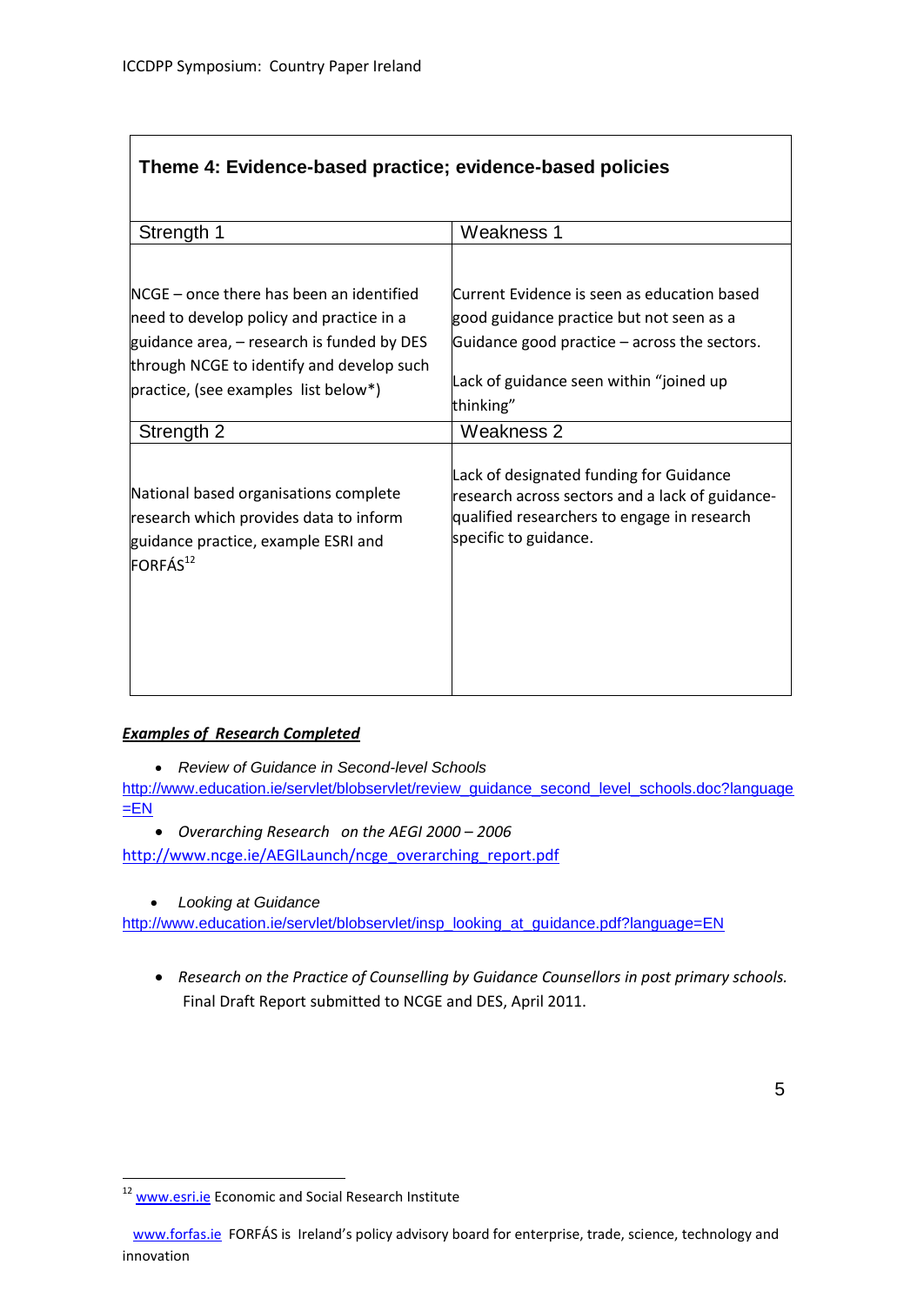| <b>Section 3</b>                                                                                                                   | Looking at the themes, prioritise them according to the most<br>important ones for your country team to explore further and<br>learn about at the symposium.<br>$(1 = most important - 4 = least important)$ |                          |              |                                     |                     |   |  |
|------------------------------------------------------------------------------------------------------------------------------------|--------------------------------------------------------------------------------------------------------------------------------------------------------------------------------------------------------------|--------------------------|--------------|-------------------------------------|---------------------|---|--|
| Political, economic and social<br>changes and the changing role of<br>career guidance and career<br>guidance policies              |                                                                                                                                                                                                              |                          |              | Priority                            | $1 \quad 2 \quad 3$ | 4 |  |
| Lifelong guidance policy as a part<br>of integrated human resource<br>development policies - challenges<br>and opportunities       |                                                                                                                                                                                                              | Priority<br>$1$ 2 3<br>4 |              |                                     |                     |   |  |
| The changing world and the<br>changing role of career guidance<br>- skills and competencies for<br>lifelong guidance practitioners |                                                                                                                                                                                                              |                          | $\mathbf{1}$ | Priority<br>$\overline{\mathbf{2}}$ | 3                   | 4 |  |
|                                                                                                                                    | Evidence-based practice;<br>evidence-based policies                                                                                                                                                          |                          | 1            | Priority<br>$\mathcal{P}$           | 3                   |   |  |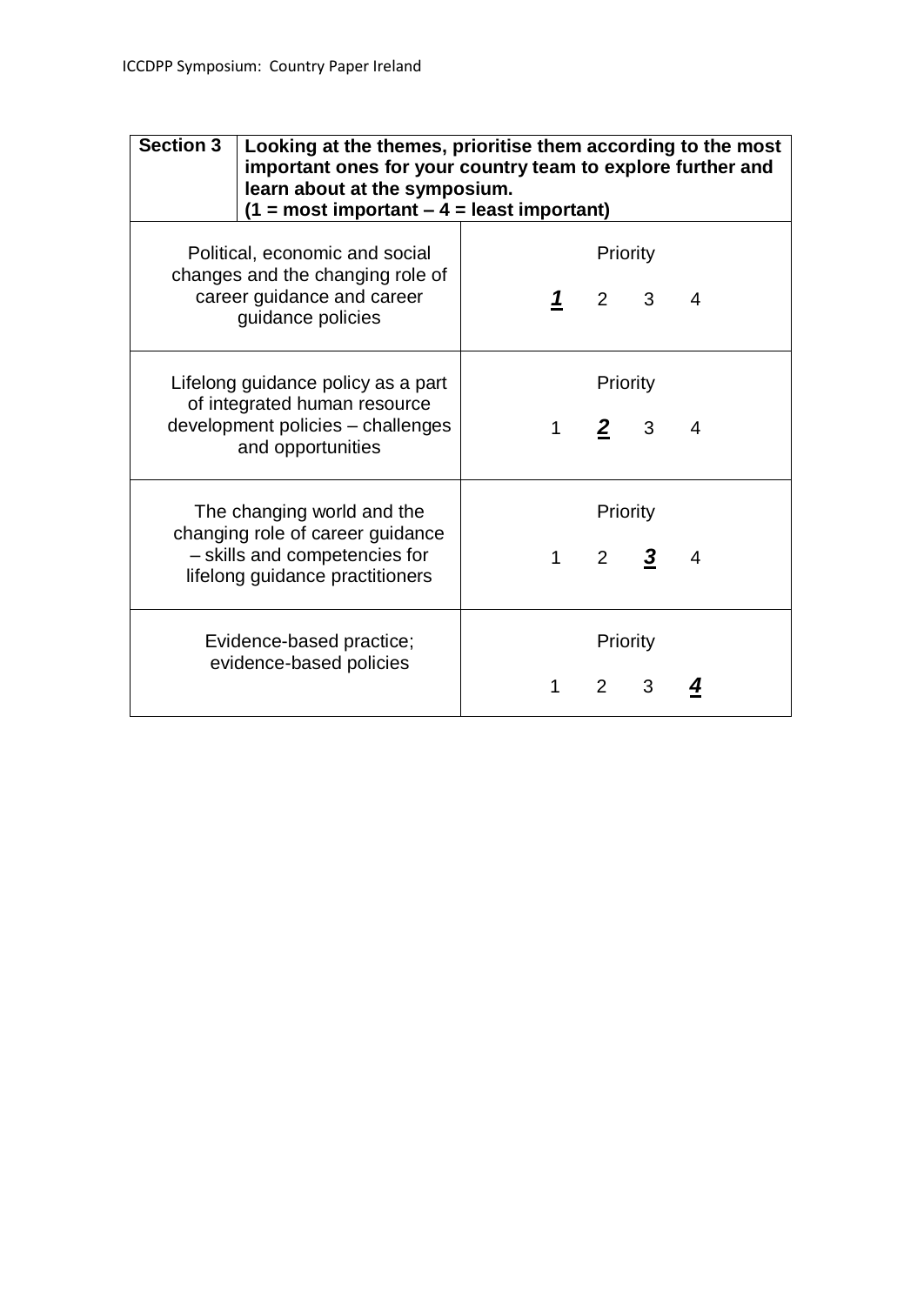### **Section 4 Thinking about the themes, describe up to three high-level key public policy and/or practice initiatives currently being advanced or considered in your country (write no more than 100 words on each). If it is possible, please say to which of the themes each initiative is most closely linked.**

High-level key public policy/*practice initiative 1*

Establishment of National Forum for Guidance from October 2011, coordinated by NCGE, with DES support, to reflect current scarce resources and importance of sharing good practice across lifelong guidance.

Linked most closely to Theme Theme **1** - Political, economic and social changes and the changing role of career guidance and career guidance policies

High-level key *public policy/practice initiative 2*

Recent development to spilt the FÁS organization between 2 government departments – Dept of Education and Skills (DES) and Dept of Social Protection (DSP)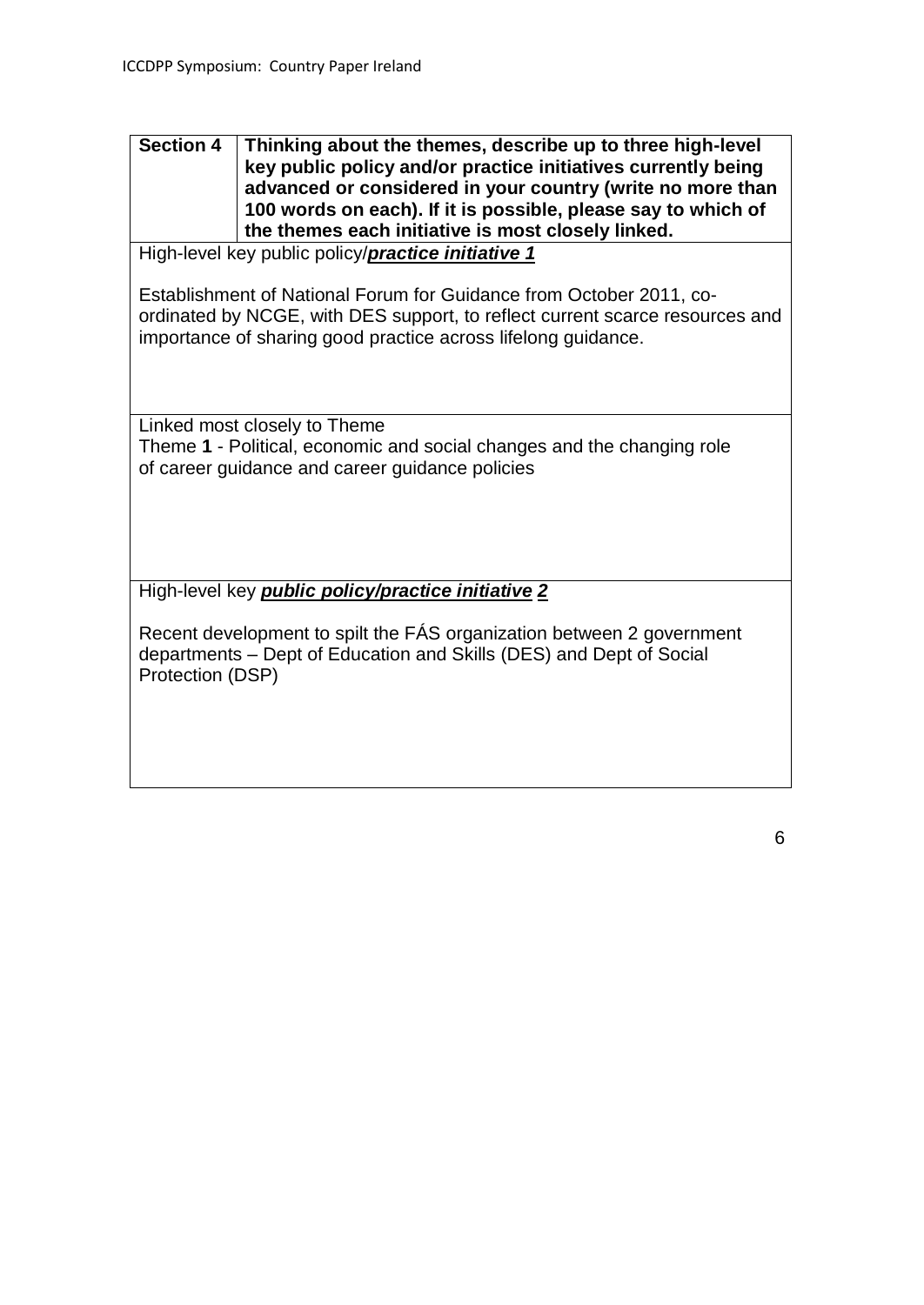Linked most closely to Theme

Theme **1** - Political, economic and social changes and the changing role of career guidance and career guidance policies

High-level key *public policy/practice initiative 3*

Set of government funded initiatives to support the unemployed to get back in to education and work (example [www.springboard.ie,](http://www.springboard.ie/) [www.jobbridge.ie,](http://www.jobbridge.ie/) Labour Market Activation funded programmes, various work placement and internship programmes )

Linked most closely to Theme

Theme **1** - Political, economic and social changes and the changing role of career guidance and career guidance policies